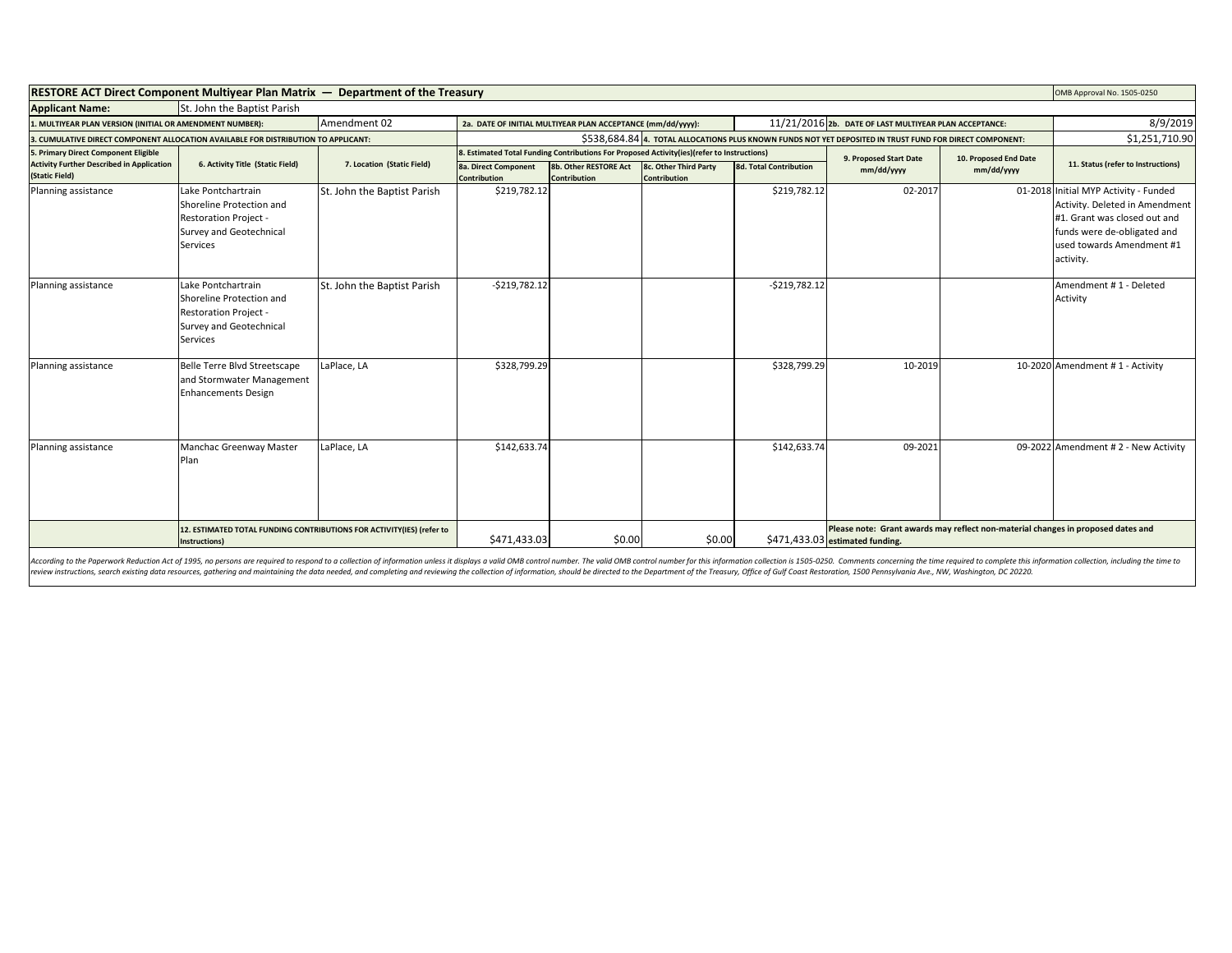## **RESTORE ACT Direct Component Multiyear Plan Narrative**

## **Department of the Treasury**

OMB Approval No. 1505-0250

**Directions: Use this form for the Initial Multiyear Plan and any subsequent amendments to an accepted Multiyear Plan. For amendments, include only new and/or materially modified activities.**

| Multiyear Plan Version (Initial or Amendment Number): | Amendment 02 |
|-------------------------------------------------------|--------------|
| Date of Initial Multiyear Plan Acceptance:            | 11/21/2016   |
| Date of Last Multiyear Plan Acceptance:               | 8/9/2019     |

| Eligible Applicant Name:                                                                                                   | St. John the Baptist Parish |  |  |  |  |
|----------------------------------------------------------------------------------------------------------------------------|-----------------------------|--|--|--|--|
| Name and Contact Information of the Person to be contacted (POC) on matters concerning this Multiyear Implementation Plan: |                             |  |  |  |  |
| POC Name:                                                                                                                  | Myra Alexis-Valentine       |  |  |  |  |
| POC Title:                                                                                                                 | <b>Grant Manager</b>        |  |  |  |  |
| POC Email:                                                                                                                 | m.alexisv@stjohn-la.gov     |  |  |  |  |
| POC Phone:                                                                                                                 | 985-652-9569                |  |  |  |  |

## NARRATIVE DESCRIPTION:

1. A description of each activity, including the need, purpose, objective(s), milestones and location. Include map showing the location of each activity.

Amendment #2 adds one new activity, the Manchac Greenway Master Plan project. The Belle Terre Blvd Streetscape and Stormwater Management Enhancements project was funded by Direct Component in Award No. RDCGR400109-01- 00 at \$328,799.29 on 4/3/2020 and is to remain as part of St. John the Baptist Parish's Multiyear Plan.

Manchac Greenway Master Plan project:

Description: The proposed planning assistance project for infrastructure benefiting the economy includes the development of a Master Plan for the Manchac Greenway along the Manchac Landbridge in St. John the Baptist Parish, LA. The Master Plan will develop conceptual improvements for evaluation and implementation along the greenway, including projects for improved access to outdoor recreation and natural resources; increased connectivity for multimodal transportation; economic development through eco-tourism; and protection/preservation of wetlands, wildlife habitat, and natural areas. The proposed project serves to accentuate the natural environment along the existing corridor between St. John the Baptist Parish and Tangipahoa Parish, benefiting the economy and advocating for the use of sustainable development techniques such as greenways as a model for future development in Louisiana. All subsequent improvements will be made on publicly-owned property and will be maintained by St. John the Baptist Parish.

Need: Old US 51 runs North and South in the northeast portion of the Parish, parallel to Interstate 55, beginning at Interstate 10 until merging with Interstate 55 in Tangipahoa Parish. The roadway, which originally was part of US 51 connecting New Orleans to Jackson, Mississippi and Memphis, Tennessee prior to the Interstate System, remains as a corridor along the Manchac Landbridge used by locals and tourists to access the area's boat ramps and restaurants. With easy access to I-10 and I-55, the route is easily accessible and offers a scenic alternative to Interstate 55 between St. John the Baptist Parish and Tangipahoa Parish, while also serving as the sole means of access to a portion of the Parish's potable water source. Old US 51 also offers the most direct access to the Manchac WMA, a popular destination for hunters, fishermen, and birders. So popular are the recreational and tourism attractions along Old US 51 that, due to the efforts of local non-profit group Friends of the Manchac Greenway, the Manchac Greenway was formally established by the Louisiana Department of Transportation and Development in 2016. Officially, the Manchac Greenway

According to the Paperwork Reduction Act of 1995, no persons are required to respond to a collection of information unless it displays a valid OMB control number. The valid OMB control number for this information collection is 1505-0250. Comments concerning the time required to complete this information collection, including the time to review instructions, search existing data resources, gathering and maintaining the data needed, and completing and reviewing the collection of information, should be directed to the Department of the Treasury, Office of Gulf Coast Restoration, 1500 Pennsylvania Ave., NW, Washington, DC 20220.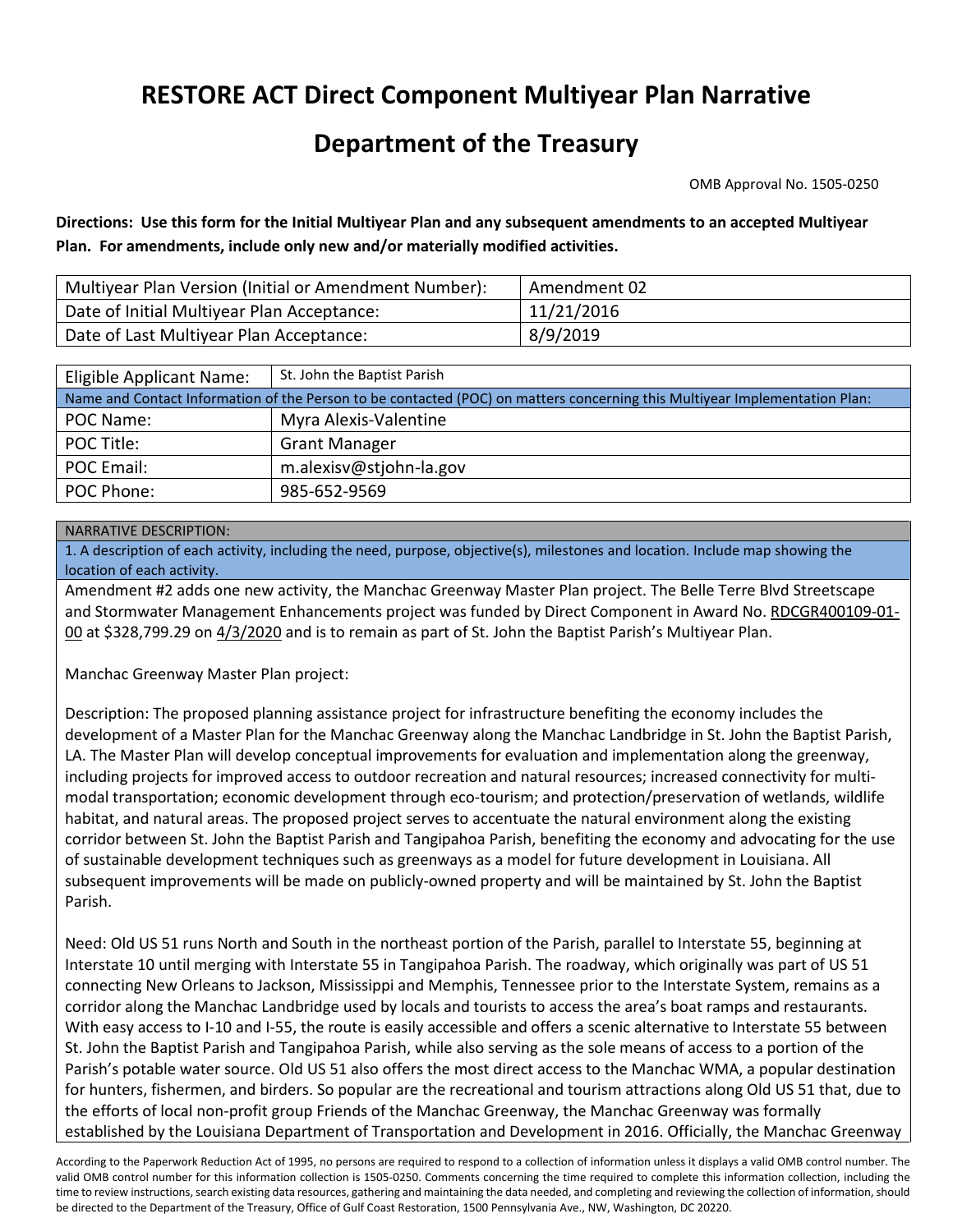includes the portion of US Highway 51 between US Highway 61 (Airline Highway) and Interstate 10 in addition to Old US 51.

For potential components of the Greenway to receive state funding, a Master Plan must be developed that guides the development of the Greenway. The Manchac Greenway Master Plan project needs to be developed so that the Parish has a guidance document for projects along the Greenway that improve access to outdoor recreation to promote active lifestyles for the health and well-being of St. John the Baptist Parish residents; increase connectivity for multi-modal, sustainable transportation; support economic development through eco-tourism opportunities; and protect and preserve wetlands, wildlife habitat, and natural areas.

Purpose: The purpose of the proposed project is to develop a master plan that will prioritize projects that improve access to outdoor recreation, increase connectivity for sustainable transportation, support economic development through eco-tourism, and protect and preserve natural areas.

Objectives: The objective of the proposed project is to implement the planning activity to develop a Manchac Greenway Master Plan that includes conceptual level projects that can be prioritized and implemented to meet the stated purpose.

Milestones: Milestones for this project shall be marked as measures of success and include development of the draft Master Plan; Public Involvement and Outreach; and development of the final Master Plan.

Location: The project will encompass the extents of the Manchac Greenway in LaPlace and Ruddock, LA. Central coordinates 30° 11' 02.67" N; 90° 26' 24.48" W.